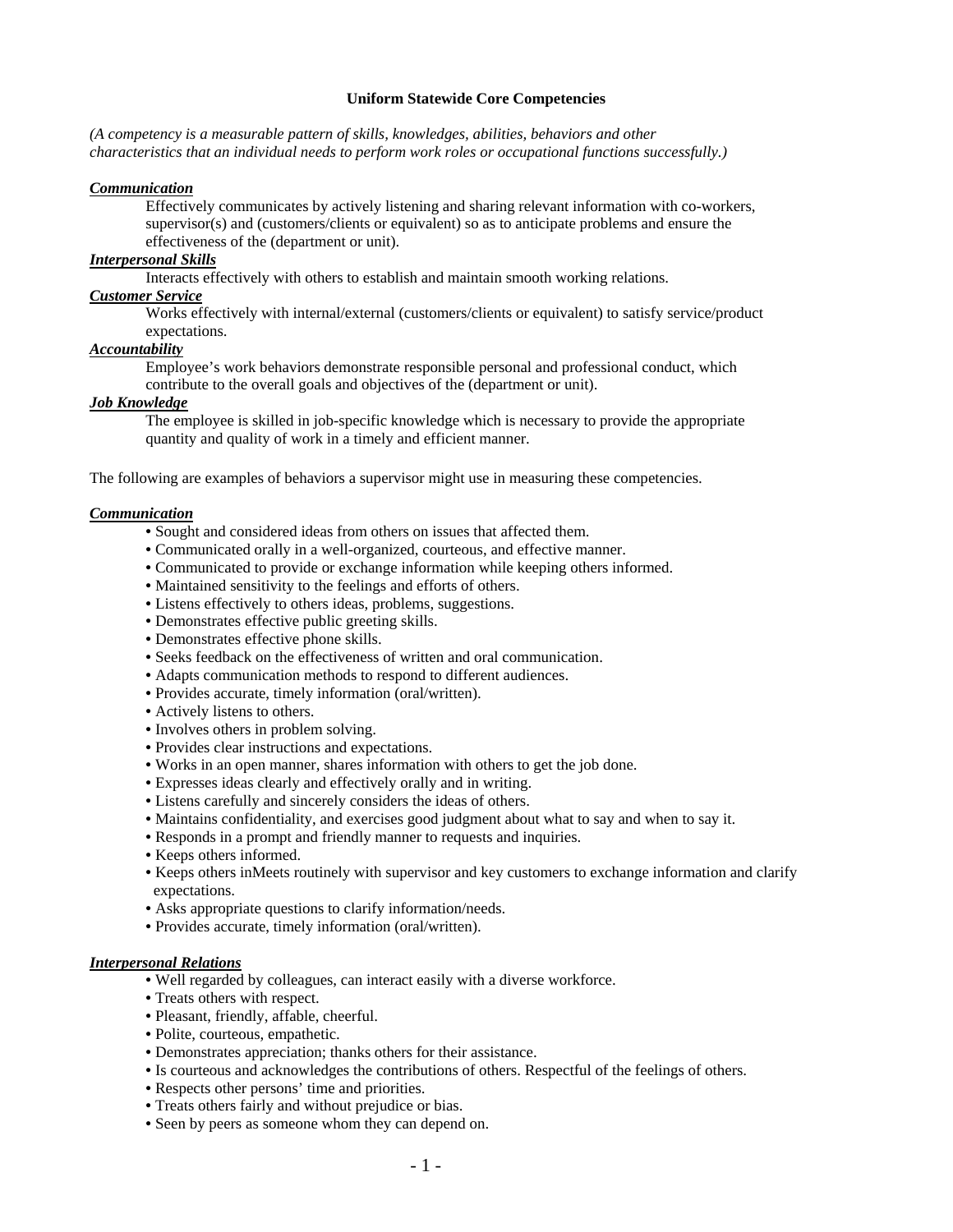- Does not initiate conflict and actually takes measures to ensure that conflict does not occur.
- Demonstrates tact and diplomacy when resolving conflicts, addressing concerns directly with the individual(s) involved.
- Takes initiative to address concerns with other staff in a timely manner promoting understanding and cooperation.
- Approach to conflict resolution is exceptional, creating enhanced teamwork, without hard feelings.
- Contributes to a positive work environment through their interactions with others.
- Demonstrates flexibility by adapting to changes in priorities and the work environment.
- Demonstrates positive personal regard when confronting problems with others.
- Demonstrates respect for responsible dissent.
- Behaves in ways designed to keep problems impersonal whenever possible.
- Maintains positive work relationships.
- Treats others with courtesy and respect.
- Is cooperative and responsive.
- Builds trust and works with integrity.
- Treats others with respect, courtesy, tact, and friendliness and actively attempts to be helpful towards others.
- Accepts criticism, is open to new ideas, and handles conflict constructively and diplomatically.
- Consistently able to obtain the cooperation of others.
- Works through conflict for positive solutions/results.
- Promotes cooperation and teamwork.
- Learns from conflict and makes appropriate changes.
- Takes initiative to improve working relationships and foster feelings of mutual respect with coworkers and customers.
- Makes a special effort to boost employee morale and create a positive work environment.

#### *Customer Service*

- Keeps appointments, call-return commitments, etc.
- Is approachable and responsive to customers and others.
- Shows appropriate patience with complaining customers and employees.
- Treats the customer with respect and courtesy
- Provides consistent, quality service to all customers.
- Is available to the customer and provides accurate, consistent, and honest information.
- Listens to the customer and provides feedback that will benefit the customer in the future.
- Understands who the customer is.
- Strives to satisfy customer needs.
- Offers appropriate and innovative solutions to customer problems.
- Demonstrates courtesy and a professional attitude in handling customer complaints.
- Responds promptly to requests for information and/or assistance.
- Meets customer expectations in a timely manner/Delivers what has been promised.
- Follows up with customer in a timely manner.
- Responds to telephone and e-mail messages within four hours.
- Anticipates future needs/problems of customers and takes action to meet these needs or solve problems.
- Makes an extra effort to keep customers accurately informed.
- Understands the customer from their point of view. Has a thorough knowledge of the customer's world and is able to anticipate customer's requests.

#### *Accountability*

- Provides consistent, timely, high quality work.
- Adheres to established work schedule.
- Arrives at work and meetings on time.
- Meets assigned deadlines without additional prompting by supervisor or others.
- Follows established call-in procedures for their department and submits leave request form within four hours of returning to the work place.
- Submits time sheets on time and correctly completed.
- Actions and speech reflect a commitment to the agency.